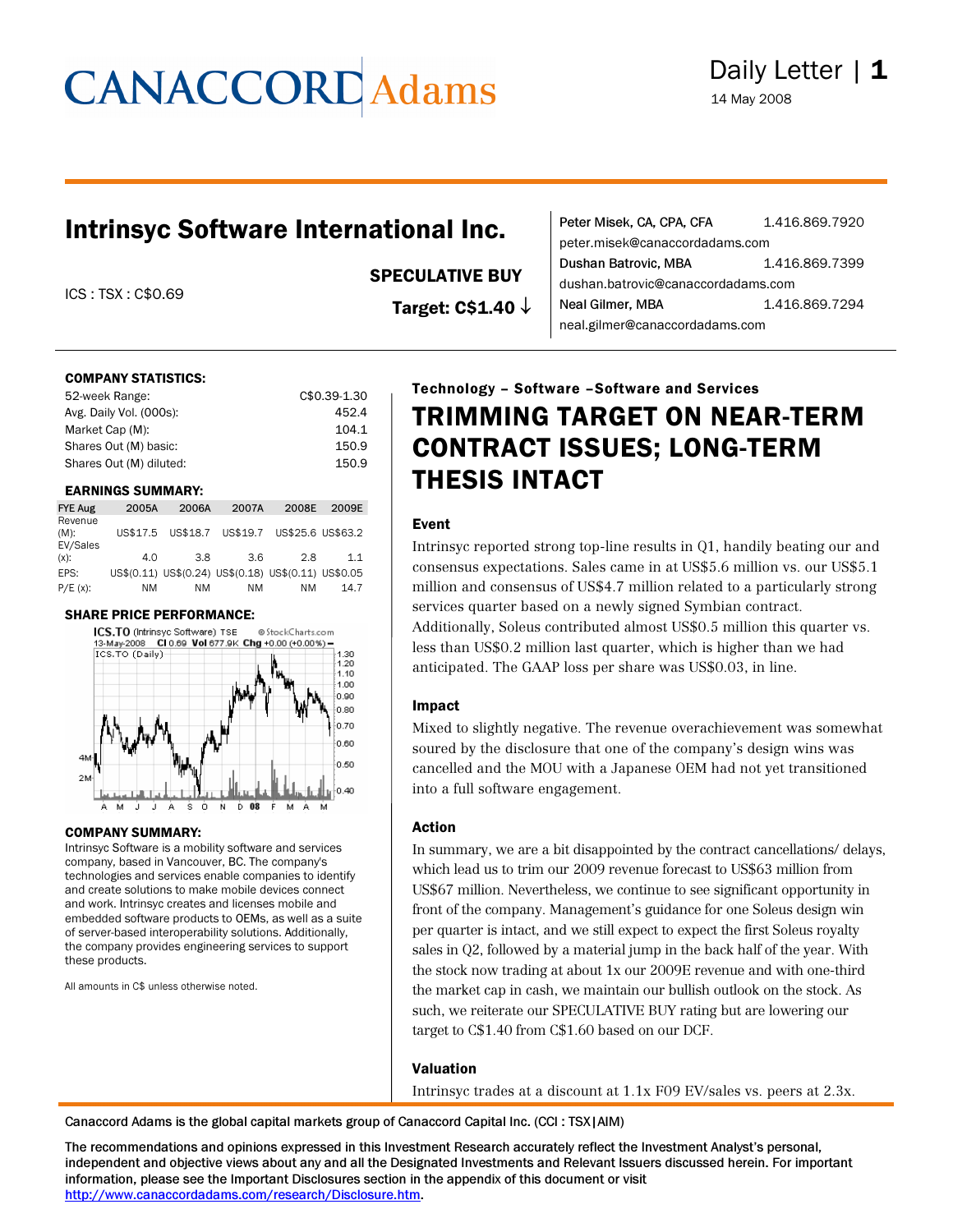#### Outlook and recommendation

Intrinsyc reported strong top-line results in Q1, handily beating our and consensus expectations; however the achievement was somewhat soured by the disclosure that one of the company's design wins was cancelled and the MOU with a Japanese OEM had not yet transitioned into a full software engagement. On both counts, management stressed that the issues were not tied to any fundamental problems with Soleus or Intrinsyc's relationship with its customers. The quashed design win pertains to Intrinsyc's March 2008 announcement that it had secured a 3rd device with an existing Soleus licensee. The customer, due to cost factors, had apparently elected to rationalize its product roadmap, thereby focusing resources on fewer new handsets. While management indicated it expects no material impact to its projected volumes with this customer, we would hesitate to concur at this stage. In the case of the Japanese OEM, we believe the delayed MOU could be related to a potential increase in scope of the project. As such, we are not overly concerned by this delay.

The Q1 revenue overachievement was related to a particularly strong services quarter based on a new Symbian contract that has recently been signed. Additionally, Soleus contributed almost US\$0.5 million this quarter vs. less than US\$0.2 million last quarter, which is higher than we had anticipated.

In summary, we are a bit disappointed by the contract cancellations/delays, which leads us to trim our 2009 revenue forecast to US\$63 million from US\$67 million. Nevertheless, we continue to see significant opportunity in front of the company. Management's guidance for one Soleus design win per quarter is intact, and we still expect to see our first Soleus royalty sales in Q2, followed by a material jump in the back half of the year. With the stock now trading at about 1x our 2009E revenue and with one-third the market cap in cash, we maintain our bullish outlook on the stock. As such, we reiterate our SPECULATIVE BUY rating but are lowering our target to C\$1.40 from C\$1.60 based on our DCF.

#### Q1/F08 results

Intrinsyc reported its Q1/F08 results with revenues of US\$5.6 million and a GAAP loss per share of US\$0.03. The top-line results were above our estimate by roughly US\$0.4 million on account of better than expected services revenues in the quarter. On the bottom line, the loss of US\$0.03 was in line with our expectations. Consensus called for revenues of US\$4.7 million and EPS of (US\$0.03).

Revenue during the quarter was driven by US\$ 4.3 million in wireless services revenue, US\$0.7 million in software licence revenue and US\$0.6 million in hardware revenue. Overall Soleus revenue, including services and support, was US\$0.5 million, up from under US\$0.2 million in the transition period. This was split US\$210,000 for software licences and US\$255,000 for services.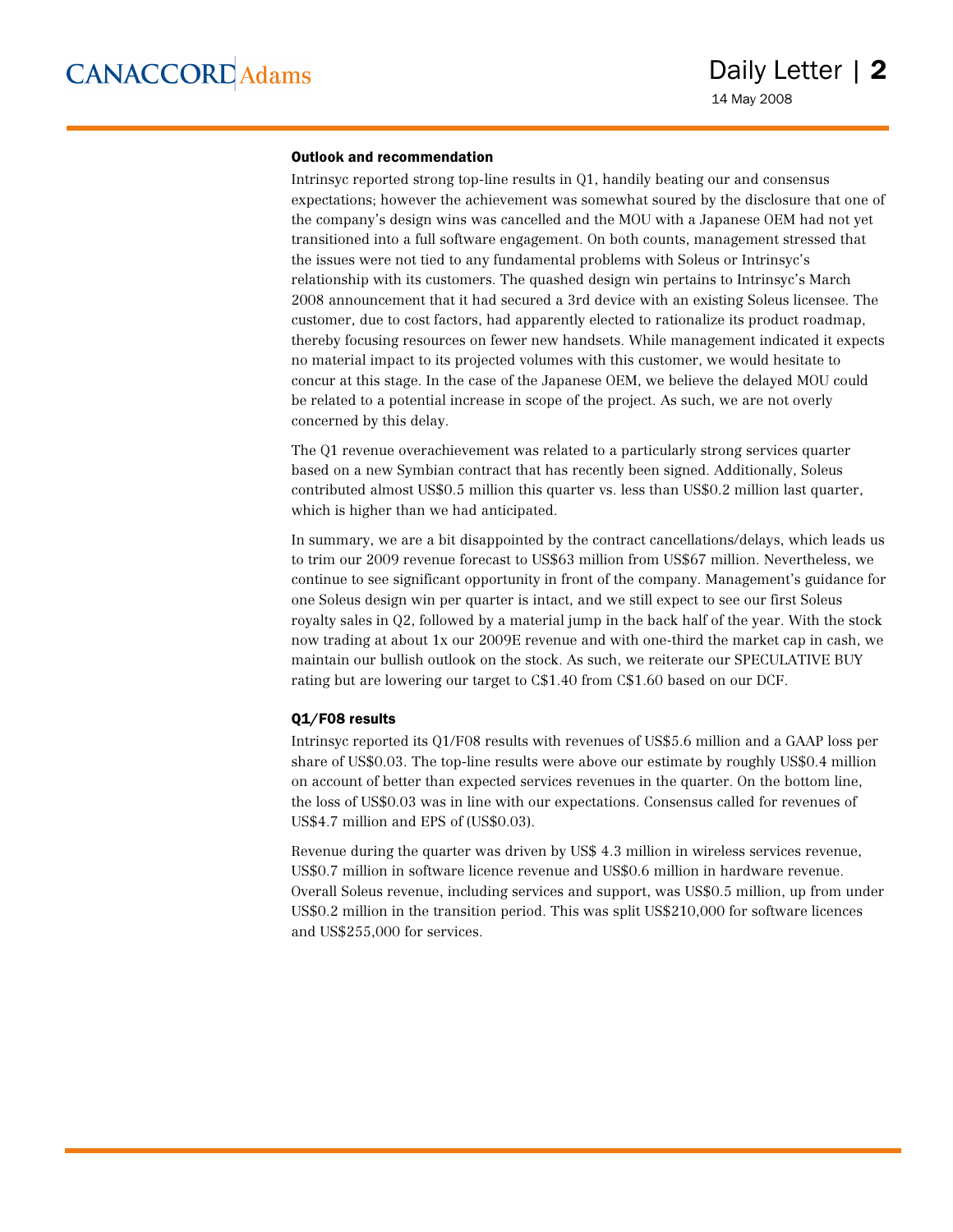### Daily Letter | 3

14 May 2008

| Figure 1: Q1/F08 results |  |
|--------------------------|--|
|                          |  |
|                          |  |

| (US\$ millions)                                     | Q1/F08             | CA<br>01/F08E      | B/(W) | <b>Transition</b><br>Period | 02/F07A            | Consensus | % Change<br>Q/Q        | % Change<br>Y/Y        |
|-----------------------------------------------------|--------------------|--------------------|-------|-----------------------------|--------------------|-----------|------------------------|------------------------|
| Revenue                                             | 5.6                | 5.1                | 0.4   | 5.3                         | 4.3                | 4.7       | 5.6%                   | 29.2%                  |
| Gross Profit<br>% of Revenue                        | 2.5<br>45.7%       | 2.4<br>47.6%       | 0.1   | 1.9<br>36.4%                | 2.1<br>48.8%       |           | 32.4%                  | 20.8%                  |
| Total Op Ex<br>% of Revenue                         | 6.7<br>120.9%      | 6.7<br>130.0%      | 0.0   | 8.4<br>160.6%               | 5.9<br>136.2%      |           | $-20.5%$               | 14.7%                  |
| <b>EBITDA</b><br>% of Revenue                       | $-3.5$<br>$-62.4%$ | $-3.8$<br>$-74.1%$ | 0.3   | $-7.0$<br>$-132.5%$         | $-3.2$<br>$-74.8%$ |           | <b>NM</b>              | <b>NM</b>              |
| <b>GAAP Net Income</b><br>% of Revenue              | $-3.8$<br>$-69.1%$ | $-4.0$<br>$-78.3%$ | 0.2   | $-7.3$<br>$-139.7%$         | $-3.6$<br>$-84.7%$ |           | <b>NM</b>              | <b>NM</b>              |
| <b>GAAP EPS - diluted</b><br>Adjusted EPS - diluted | (0.03)<br>(0.03)   | (0.03)<br>(0.03)   | 0.0   | (0.03)<br>(0.03)            | (0.05)<br>(0.05)   | (0.03)    | <b>NM</b><br><b>NM</b> | <b>NM</b><br><b>NM</b> |

Source: Bloomberg, Canaccord Adams

#### Progress on Soleus

Management maintained its target of signing one Soleus design win per quarter. The first Soleus-enabled handset (MSI 5608) is still projected for commercial launch in Q2. The product is currently in field trials. Intrinsyc is expecting to ship Soleus to Samsung in Q3 with Samsung's customer expected to launch in Q4. Quanta's device will require the release of Soleus 2.0 (3G platform), which is expected to be available this quarter. Management expects Quanta to announce its launch in Q3, with commercial availability likely in Q4. Intrinsyc's second silicon customer (unnamed) is targeting commercial launch in the second half of this year as well.

#### Costs and margins

Gross margins in the quarter were 46% compared with 36% in the transition period and 49% in Q2/F07. The improvement in gross margins over the prior period was a result of higher software revenues (13% of total revenue, up from 10% in the prior period) and improved execution on wireless services revenue. Management noted that gross margins for the wireless services business is targeted in the 35-40% range, while Soleus licence gross margins are expected to be around 90%.

Operating expenses for the period totalled US\$6.7 million vs. US\$8.4 million in the prior period and US\$5.9 million Y/Y. R&D costs were US\$2.5 million, or 46% of revenue, down from the transition period of US\$3.4 million (64% of revenue). G&A expenses came in at US\$1.8 million, or 33% of revenue, down from US\$2.2 million (41% of revenue) in the prior period. Sales and marketing expenses were US\$1.8 million, or 33% of revenue compared with US\$2.4 (45% of revenue) in the last results.

#### Cash and cash flow

The company recorded free cash flow in the quarter of (US\$5.2 million, driven by the net loss and an increase in accounts receivable of almost US\$2 million to US\$5.5 million. During the quarter the company raised US\$30 million through an offering of 28.6 million shares. At the end of the quarter the company had US\$35.2 million in cash, or US\$0.23 per share. This is based on the company's March-end basic share count of 150.9 million.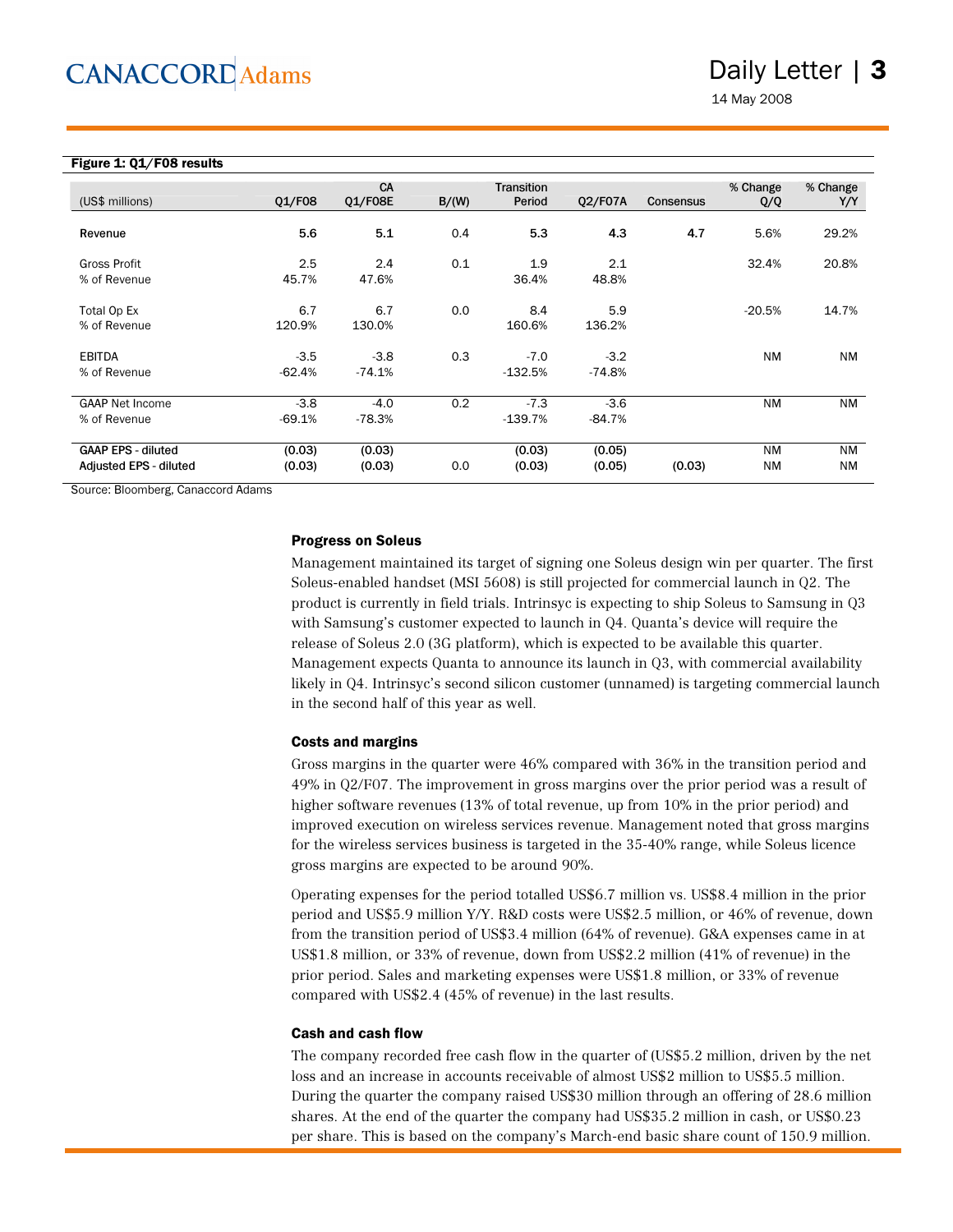#### Estimate revisions

We are maintaining our F08 estimates and trimming our F09 forecast on account of the apparent contract delays/cancellations observed this quarter. Our F08 revenue and EPS remain at US\$25.6 million and (US\$0.11), respectively. Our F09 revenue declines to US\$63 million from US\$67 million and our EPS drops by one cent to US\$0.05.

| <b>Figure 2: Estimate revisions</b> |        |            |      |
|-------------------------------------|--------|------------|------|
|                                     | Q2/F08 | <b>F08</b> | F09  |
| Revenue (M)                         |        |            |      |
| Revised                             | 5.8    | 25.6       | 63.2 |
| Original                            | 5.7    | 25.6       | 66.9 |
| <b>Adjusted EPS</b>                 |        |            |      |
| Revised                             | (0.03) | (0.11)     | 0.05 |
| Original                            | (0.03) | (0.11)     | 0.06 |

Source: Canaccord Adams

#### Valuation

Intrinsyc trades at a discount to peers on both an F09E EV/sales and P/E basis. The company trades at 1.1x F09E revenue vs. peers at 2.9x and 14x P/E vs. peers at 20x. Based on Intrinsyc's growth potential, we believe that the discount is not justified.

| <b>Figure 3: Comparables</b> |              |         |           |        |         |           |         |            |           |            |            |            |            |
|------------------------------|--------------|---------|-----------|--------|---------|-----------|---------|------------|-----------|------------|------------|------------|------------|
|                              |              |         |           |        | Revenue |           |         | <b>EPS</b> |           |            | EV/Sales   |            | P/E        |
|                              |              |         | Price     | 2008   | 2009    | Growth    | 2008    | 2009       | Growth    | <b>F08</b> | <b>F09</b> | <b>F08</b> | <b>F09</b> |
| Access                       | 4813         | $:$ TSE | 308       | 33     | 38      | 16%       | 305     | 4.378      | <b>NM</b> | 4.9        | 4.2        | <b>NM</b>  | <b>NM</b>  |
| Call Genie                   | GNE.         | ۰V:     | \$0.51    | 8      | 25      | <b>NM</b> | $-0.20$ | $-0.05$    | NM        | 2.6        | 0.8        | ΝM         | <b>NM</b>  |
| Esmertec                     | <b>ESMN</b>  | $E$ B   | SFr. 8.80 | 60     | 71      | 19%       | 0.37    | 0.65       | 75%       | 3.3        | 2.7        | 23.5       | 13.5       |
| <b>Red Hat</b>               | <b>RHT</b>   | :N      | \$22.10   | 673    | 808     | 20%       | 0.80    | 0.90       | 12%       | 5.7        | 4.7        | 27.7       | 24.7       |
| Research In Motion           | <b>RIMM</b>  | :Q      | \$140.84  | 11.667 | 15,992  | 37%       | 4.75    | 7.00       | 47%       | 6.7        | 4.9        | 29.7       | 20.1       |
| TrollTech                    | <b>TROLL</b> | :OS     | 15.00 kr  | 293    | 386     | 32%       | 0.05    | 0.64       | <b>NM</b> | 2.3        | 1.8        | <b>NM</b>  | 23.5       |
| <b>Wind River</b>            | <b>WIND</b>  | :Q      | \$8.29    | 369    | 401     | 9%        | 0.43    | 0.53       | 24%       | 1.6        | 1.4        | 19.4       | 15.6       |
| Zi Corp                      | ZIC          | :T      | \$0.50    | 15     | 15      | 0%        | 0.00    | 0.00       | <b>NM</b> | 1.5        | 1.5        | <b>NM</b>  | <b>NM</b>  |
|                              |              |         |           |        |         |           |         |            |           |            |            |            |            |
| Average                      |              |         |           |        |         | 19%       |         |            | 40%       | 3.9        | 2.9        | 25.1       | 19.5       |
| Median                       |              |         |           |        |         | 20%       |         |            | 36%       | 3.3        | 2.7        | 25.6       | 20.1       |
|                              |              |         |           |        |         |           |         |            |           |            |            |            |            |
| Intrinsyc*                   | ICS.         | :T      | \$0.69    | 26     | 63      | 147%      | $-0.11$ | 0.05       | $-320%$   | 2.7        | 1.1        | ΝM         | 13.8       |
| Intrinsyc                    | ICS.         | :T      | \$1.40    | 26     | 63      | 147%      | $-0.11$ | 0.05       | $-320%$   | 6.9        | 2.8        | <b>NM</b>  | 28.0       |

Source: Bloomberg, Baseline, Canaccord Adams

\* Assumed CAD/USD rate of 1.0 – F08 and F09 estimates are in USD

#### Investment risks

The main risks to our outlook include the competitive environment intensifying, design wins taking longer than expected to close, design wins not translating into material revenue due to failed device launches, ESG division revenue erosion, and key management leaving the firm. Other risks include litigation, adverse F/X trends, slower-than-expected growth in the mobile device market, faster-than-expected ASP erosion at handset OEM/ODMs pressuring Intrinsyc's ASPs down significantly, and broader macroeconomic forces impacting the market.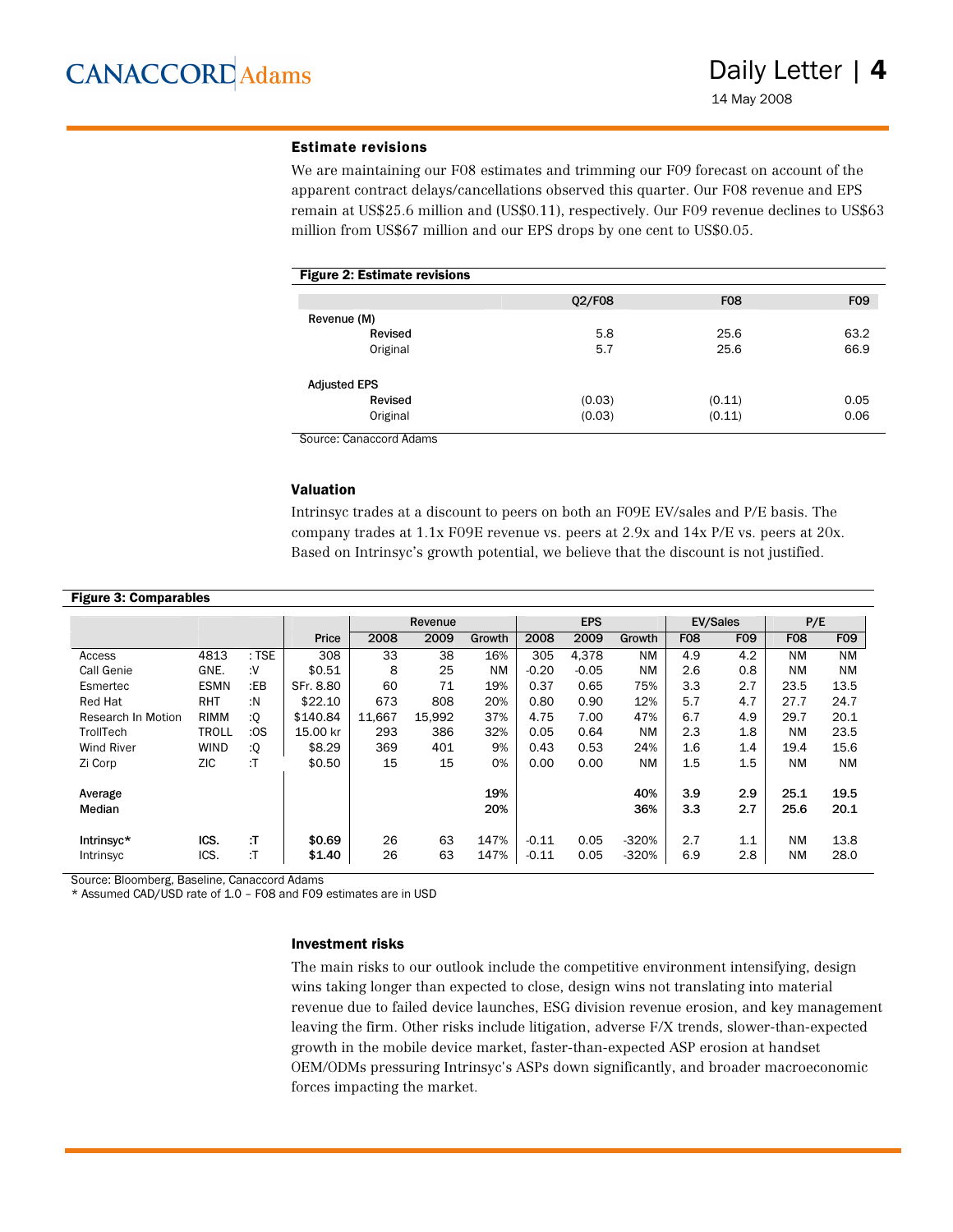## **CANACCORD** Adams

### **APPENDIX: IMPORTANT DISCLOSURES**<br>**Analyst Certification:** Each author

Each authoring analyst of Canaccord Adams whose name appears on the front page of this investment research hereby certifies that (i) the recommendations and opinions expressed in this investment research accurately reflect the authoring analyst's personal, independent and objective views about any and all of the designated investments or relevant issuers discussed herein that are within such authoring analyst's coverage universe and (ii) no part of the authoring analyst's compensation was, is, or will be, directly or indirectly, related to the specific recommendations or views expressed by the authoring analyst in the investment research.

Site Visit: An analyst has visited Intrinsyc's material operations in Vancouver, BC, Canada. No payment or reimbursement was received from the issuer for the related travel costs.

#### Price Chart:\*



\* Price charts assume event 1 indicates initiation of coverage or the beginning of the measurement period.

| <b>Distribution of Ratings:</b>                        |                                                                 | Coverage Universe |        | <b>IB</b> Clients |                                                                                                                                                                                                                                                                                                                                                                                                                                                                                                                              |
|--------------------------------------------------------|-----------------------------------------------------------------|-------------------|--------|-------------------|------------------------------------------------------------------------------------------------------------------------------------------------------------------------------------------------------------------------------------------------------------------------------------------------------------------------------------------------------------------------------------------------------------------------------------------------------------------------------------------------------------------------------|
| Global Stock Ratings                                   | Rating                                                          | #                 | %      | $\%$              |                                                                                                                                                                                                                                                                                                                                                                                                                                                                                                                              |
| (as of $1$ May 2008)                                   | Buy                                                             | 330               | 61.6%  | 40.0%             |                                                                                                                                                                                                                                                                                                                                                                                                                                                                                                                              |
|                                                        | Speculative Buy                                                 | 61                | 11.4%  | 59.0%             |                                                                                                                                                                                                                                                                                                                                                                                                                                                                                                                              |
|                                                        | Hold                                                            | 129               | 24.1%  | 19.4%             |                                                                                                                                                                                                                                                                                                                                                                                                                                                                                                                              |
|                                                        | Sell                                                            | 16                | 3.0%   | 6.3%              |                                                                                                                                                                                                                                                                                                                                                                                                                                                                                                                              |
|                                                        |                                                                 | 536               | 100.0% |                   |                                                                                                                                                                                                                                                                                                                                                                                                                                                                                                                              |
| <b>Canaccord Ratings</b><br>System:                    | designated investment or the relevant issuer.                   |                   |        |                   | BUY: The stock is expected to generate risk-adjusted returns of over 10% during the next 12 months.<br>HOLD: The stock is expected to generate risk-adjusted returns of 0-10% during the next 12 months.<br><b>SELL</b> : The stock is expected to generate negative risk-adjusted returns during the next 12 months.<br>NOT RATED: Canaccord Adams does not provide research coverage of the relevant issuer.<br>"Risk-adjusted return" refers to the expected return in relation to the amount of risk associated with the |
| <b>Risk Qualifier:</b>                                 | criteria. Investments in the stock may result in material loss. |                   |        |                   | <b>SPECULATIVE:</b> Stocks bear significantly higher risk that typically cannot be valued by normal fundamental                                                                                                                                                                                                                                                                                                                                                                                                              |
| Canaccord Adams Research Disclosures as of 14 May 2008 |                                                                 |                   |        |                   |                                                                                                                                                                                                                                                                                                                                                                                                                                                                                                                              |

| $\omega$ ompany                                | Disclosure |
|------------------------------------------------|------------|
| Intrinsyc<br>International<br>Inc.<br>Software | IA.        |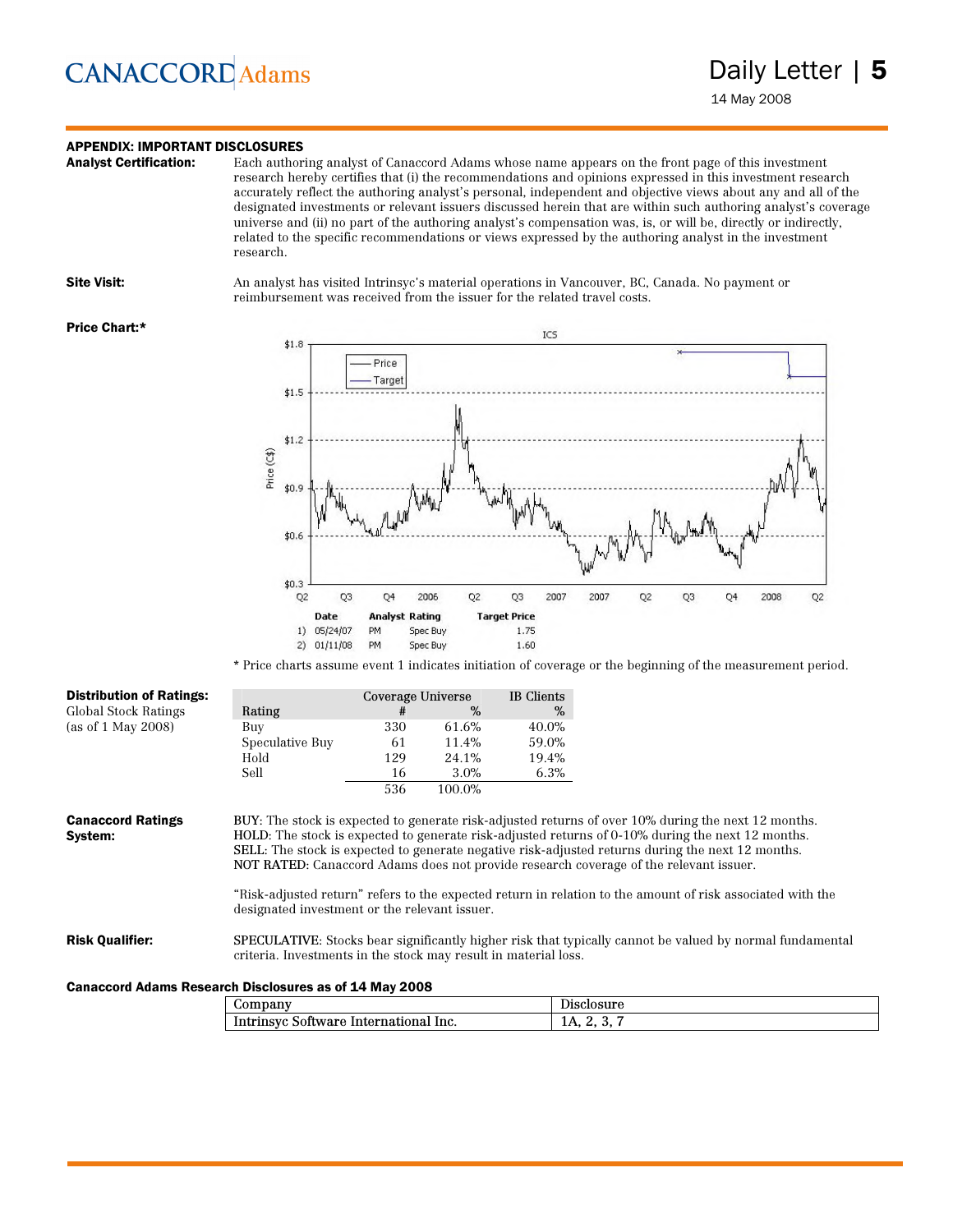### **CANACCORD** Adams

### Daily Letter | 6

14 May 2008

- **1** The relevant issuer currently is, or in the past 12 months was, a client of Canaccord Adams or its affiliated companies. During this period, Canaccord Adams or its affiliated companies provided the following services to the relevant issuer:
	- A. investment banking services.
	- B. non-investment banking securities-related services.
	- C. non-securities related services.
- 2 In the past 12 months, Canaccord Adams or its affiliated companies have received compensation for Corporate Finance/Investment Banking services from the relevant issuer.
- **3** In the past 12 months, Canaccord Adams or any of its affiliated companies have been lead manager, co-lead manager or co-manager of a public offering of securities of the relevant issuer or any publicly disclosed offer of securities of the relevant issuer or in any related derivatives.
- 4 Canaccord Adams acts as corporate broker for the relevant issuer and/or Canaccord Adams or any of its affiliated companies may have an agreement with the relevant issuer relating to the provision of Corporate Finance/Investment Banking services.
- 5 Canaccord Adams or any of its affiliated companies is a market maker or liquidity provider in the securities of the relevant issuer or in any related derivatives.
- 6 In the past 12 months, Canaccord Adams, its partners, affiliated companies, officers or directors, or any authoring analyst involved in the preparation of this investment research has provided services to the relevant issuer for remuneration, other than normal course investment advisory or trade execution services.
- 7 Canaccord Adams intends to seek or expects to receive compensation for Corporate Finance/Investment Banking services from the relevant issuer in the next six months.
- 8 The authoring analyst, a member of the authoring analyst's household, or any individual directly involved in the preparation of this investment research, has a long position in the shares or derivatives, or has any other financial interest in the relevant issuer, the value of which increases as the value of the underlying equity increases.
- **9** The authoring analyst, a member of the authoring analyst's household, or any individual directly involved in the preparation of this investment research, has a short position in the shares or derivatives, or has any other financial interest in the relevant issuer, the value of which increases as the value of the underlying equity decreases.
- **10** Those persons identified as the author(s) of this investment research, or any individual involved in the preparation of this investment research, have purchased/received shares in the relevant issuer prior to a public offering of those shares, and such person's name and details are disclosed above.
- 11 A partner, director, officer, employee or agent of Canaccord Adams and its affiliated companies, or a member of his/her household, is an officer, or director, or serves as an advisor or board member of the relevant issuer and/or one of its subsidiaries, and such person's name is disclosed above.
- 12 As of the month end immediately preceding the date of publication of this investment research, or the prior month end if publication is within 10 days following a month end, Canaccord Adams or its affiliate companies, in the aggregate, beneficially owned 1% or more of any class of the total issued share capital or other common equity securities of the relevant issuer or held any other financial interests in the relevant issuer which are significant in relation to the investment research (as disclosed above).
- 13 As of the month end immediately preceding the date of publication of this investment research, or the prior month end if publication is within 10 days following a month end, the relevant issuer owned 1% or more of any class of the total issued share capital in Canaccord Adams or any of its affiliated companies.
- **14** Other specific disclosures as described above.

Canaccord Adams is the business name used by certain subsidiaries of Canaccord Capital Inc., including Canaccord Adams Inc., Canaccord Adams Limited, and Canaccord Adams, a division of Canaccord Capital Corporation. Clients of Canaccord Adams, in the past 12 months, may have been clients of Canaccord Capital Corporation, Canaccord Capital (Europe) Limited, Canaccord Capital Corporation USA Inc., and/or Adams Harkness Financial Group Ltd.

The authoring analysts who are responsible for the preparation of this investment research are employed by Canaccord Adams, a securities broker-dealer with principal offices located in Vancouver, Calgary, Toronto, Montreal (all Canada), Boston, New York, San Francisco (all US) and London (UK).

In the event that this is compendium investment research (covering six or more relevant issuers), Canaccord Adams and its affiliated companies may choose to provide specific disclosures of the subject companies by reference, as well as its policies and procedures regarding the dissemination of investment research. To access this material or for more information, please send a request to Canaccord Adams Research, Attn: Disclosures, P.O. Box 10337 Pacific Centre, 2200-609 Granville Street, Vancouver, BC, Canada V7Y 1H2 or disclosures@canaccordadams.com.

The authoring analysts who are responsible for the preparation of this investment research have received (or will receive) compensation based upon (among other factors) the Corporate Finance/Investment Banking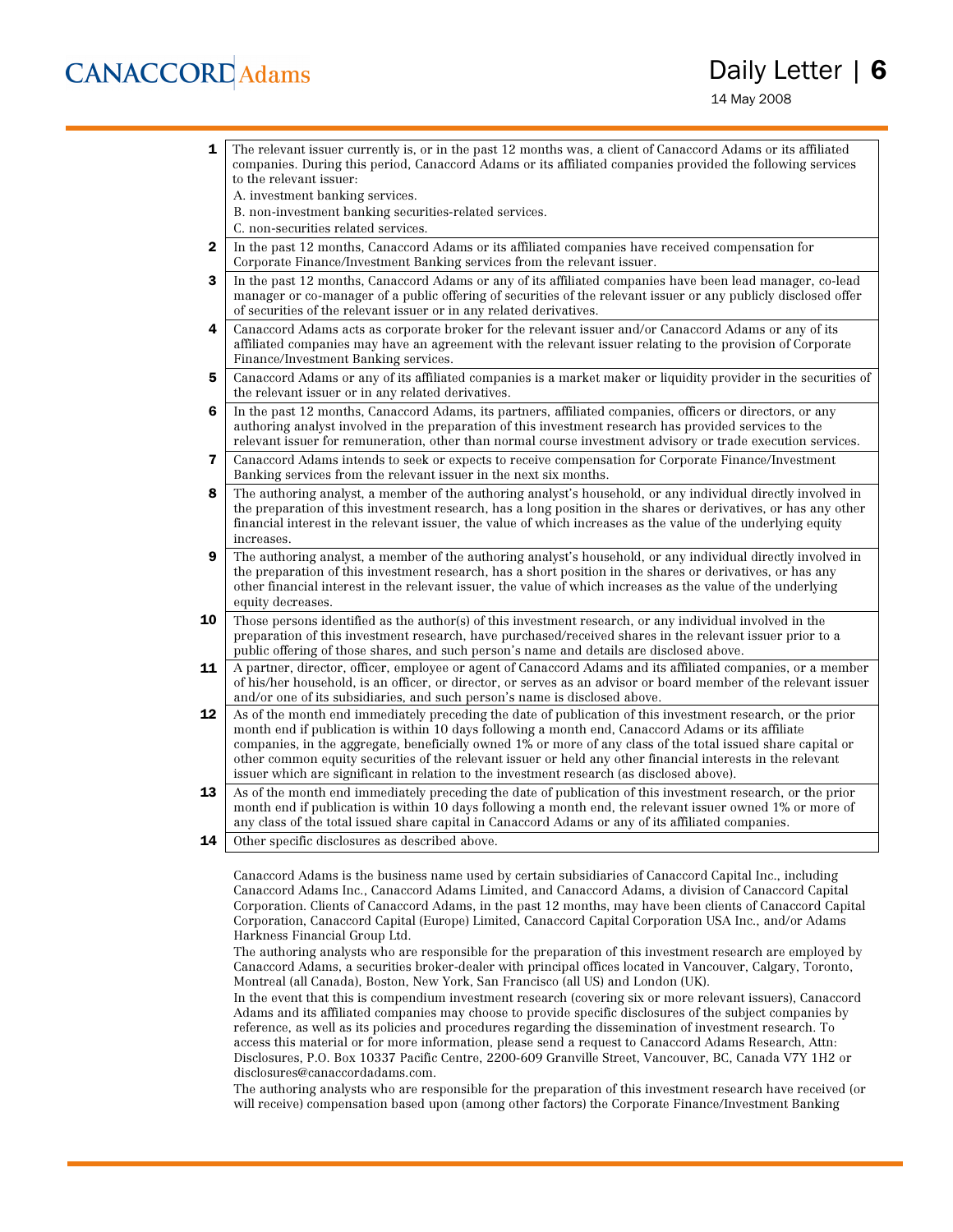|                                               | revenues and general profits of Canaccord Adams. However, such authoring analysts have not received, and<br>will not receive, compensation that is directly based upon or linked to one or more specific Corporate<br>Finance/Investment Banking activities, or to recommendations contained in the investment research.<br>Canaccord Adams and its affiliated companies may have a Corporate Finance/Investment Banking or other<br>relationship with the company that is the subject of this investment research and may trade in any of the<br>designated investments mentioned herein either for their own account or the accounts of their customers, in<br>good faith or in the normal course of market making. Accordingly, Canaccord Adams or their affiliated<br>companies, principals or employees (other than the authoring analyst(s) who prepared this investment<br>research) may at any time have a long or short position in any such designated investments, Related<br>designated investments or in options, futures or other derivative instruments based thereon.<br>Some regulators require that a firm must establish, implement and make available a policy for managing<br>conflicts of interest arising as a result of publication or distribution of investment research. This investment<br>research has been prepared in accordance with Canaccord Adams' policy on managing conflicts of interest,<br>and information barriers or firewalls have been used where appropriate. Canaccord Adams' policy is<br>available upon request.<br>The information contained in this investment research has been compiled by Canaccord Adams from sources<br>believed to be reliable, but (with the exception of the information about Canaccord Adams) no representation<br>or warranty, express or implied, is made by Canaccord Adams, its affiliated companies or any other person<br>as to its fairness, accuracy, completeness or correctness. Canaccord Adams has not independently verified<br>the facts, assumptions, and estimates contained herein. All estimates, opinions and other information<br>contained in this investment research constitute Canaccord Adams' judgement as of the date of this<br>investment research, are subject to change without notice and are provided in good faith but without legal<br>responsibility or liability.<br>Canaccord Adams salespeople, traders, and other professionals may provide oral or written market<br>commentary or trading strategies to our clients and our proprietary trading desk that reflect opinions that are<br>contrary to the opinions expressed in this investment research. Canaccord Adams' affiliates, proprietary<br>trading desk, and investing businesses may make investment decisions that are inconsistent with the<br>recommendations or views expressed in this investment research.<br>This investment research is provided for information purposes only and does not constitute an offer or<br>solicitation to buy or sell any designated investments discussed herein in any jurisdiction where such offer or<br>solicitation would be prohibited. As a result, the designated investments discussed in this investment<br>research may not be eligible for sale in some jurisdictions. This investment research is not, and under no<br>circumstances should be construed as, a solicitation to act as a securities broker or dealer in any jurisdiction<br>by any person or company that is not legally permitted to carry on the business of a securities broker or<br>dealer in that jurisdiction. This material is prepared for general circulation to clients and does not have<br>regard to the investment objectives, financial situation or particular needs of any particular person. Investors<br>should obtain advice based on their own individual circumstances before making an investment decision. To<br>the fullest extent permitted by law, none of Canaccord Adams, its affiliated companies or any other person<br>accepts any liability whatsoever for any direct or consequential loss arising from or relating to any use of the<br>information contained in this investment research. |
|-----------------------------------------------|-------------------------------------------------------------------------------------------------------------------------------------------------------------------------------------------------------------------------------------------------------------------------------------------------------------------------------------------------------------------------------------------------------------------------------------------------------------------------------------------------------------------------------------------------------------------------------------------------------------------------------------------------------------------------------------------------------------------------------------------------------------------------------------------------------------------------------------------------------------------------------------------------------------------------------------------------------------------------------------------------------------------------------------------------------------------------------------------------------------------------------------------------------------------------------------------------------------------------------------------------------------------------------------------------------------------------------------------------------------------------------------------------------------------------------------------------------------------------------------------------------------------------------------------------------------------------------------------------------------------------------------------------------------------------------------------------------------------------------------------------------------------------------------------------------------------------------------------------------------------------------------------------------------------------------------------------------------------------------------------------------------------------------------------------------------------------------------------------------------------------------------------------------------------------------------------------------------------------------------------------------------------------------------------------------------------------------------------------------------------------------------------------------------------------------------------------------------------------------------------------------------------------------------------------------------------------------------------------------------------------------------------------------------------------------------------------------------------------------------------------------------------------------------------------------------------------------------------------------------------------------------------------------------------------------------------------------------------------------------------------------------------------------------------------------------------------------------------------------------------------------------------------------------------------------------------------------------------------------------------------------------------------------------------------------------------------------------------------------------------------------------------------------------------------------------------------------------------------------------------------------------------------------------------------------------------------------------------------------------------------------------------------------------------------------------------------------------------------------------------------------------------------------------------------------------------------------------------------------------------------------------------------------------------------------------------------------------------------------------------------------------------------------------------------------------------------------------------------------------------------------------------------------------------------------------------------------------------------------|
| <b>For Canadian Residents:</b>                | This Investment Research has been approved by Canaccord Adams, a division of Canaccord Capital<br>Corporation, which accepts responsibility for this Investment Research and its dissemination in Canada.<br>Canadian clients wishing to effect transactions in any Designated Investment discussed should do so through<br>a qualified salesperson of Canaccord Adams, a division of Canaccord Capital Corporation in their particular<br>jurisdiction.                                                                                                                                                                                                                                                                                                                                                                                                                                                                                                                                                                                                                                                                                                                                                                                                                                                                                                                                                                                                                                                                                                                                                                                                                                                                                                                                                                                                                                                                                                                                                                                                                                                                                                                                                                                                                                                                                                                                                                                                                                                                                                                                                                                                                                                                                                                                                                                                                                                                                                                                                                                                                                                                                                                                                                                                                                                                                                                                                                                                                                                                                                                                                                                                                                                                                                                                                                                                                                                                                                                                                                                                                                                                                                                                                                      |
| For United Kingdom<br><b>Residents:</b>       | This Investment Research complies with of the Financial Services Authority's Handbook's chapter on Conduct<br>of Business and is approved by Canaccord Adams Limited, which is regulated and authorized by the<br>Financial Services Authority, in connection with its distribution in the United Kingdom. This material is not<br>for distribution in the United Kingdom to private customers, as defined under the rules of the Financial<br>Services Authority. Canaccord Adams Limited accepts responsibility for this Investment Research and its<br>dissemination in the United Kingdom. The information contained in this Investment Research is only<br>intended for distribution in the UK to persons who qualify as intermediate customers or market<br>counterparties, as defined under the rules of the Financial Services Authority.                                                                                                                                                                                                                                                                                                                                                                                                                                                                                                                                                                                                                                                                                                                                                                                                                                                                                                                                                                                                                                                                                                                                                                                                                                                                                                                                                                                                                                                                                                                                                                                                                                                                                                                                                                                                                                                                                                                                                                                                                                                                                                                                                                                                                                                                                                                                                                                                                                                                                                                                                                                                                                                                                                                                                                                                                                                                                                                                                                                                                                                                                                                                                                                                                                                                                                                                                                             |
| <b>For United States</b><br><b>Residents:</b> | Canaccord Adams Inc., a US registered broker-dealer, accepts responsibility for this Investment Research and<br>its dissemination in the United States. This Investment Research is intended for distribution in the United<br>States only to certain US institutional investors. US clients wishing to effect transactions in any Designated<br>Investment discussed should do so through a qualified salesperson of Canaccord Adams Inc.                                                                                                                                                                                                                                                                                                                                                                                                                                                                                                                                                                                                                                                                                                                                                                                                                                                                                                                                                                                                                                                                                                                                                                                                                                                                                                                                                                                                                                                                                                                                                                                                                                                                                                                                                                                                                                                                                                                                                                                                                                                                                                                                                                                                                                                                                                                                                                                                                                                                                                                                                                                                                                                                                                                                                                                                                                                                                                                                                                                                                                                                                                                                                                                                                                                                                                                                                                                                                                                                                                                                                                                                                                                                                                                                                                                    |
| <b>For European Residents:</b>                | If this Investment Research is intended for disclosure in any jurisdiction other than the United Kingdom, the<br>US or Canada, then the relevant rules and regulatory requirements of that jurisdiction will apply.                                                                                                                                                                                                                                                                                                                                                                                                                                                                                                                                                                                                                                                                                                                                                                                                                                                                                                                                                                                                                                                                                                                                                                                                                                                                                                                                                                                                                                                                                                                                                                                                                                                                                                                                                                                                                                                                                                                                                                                                                                                                                                                                                                                                                                                                                                                                                                                                                                                                                                                                                                                                                                                                                                                                                                                                                                                                                                                                                                                                                                                                                                                                                                                                                                                                                                                                                                                                                                                                                                                                                                                                                                                                                                                                                                                                                                                                                                                                                                                                           |